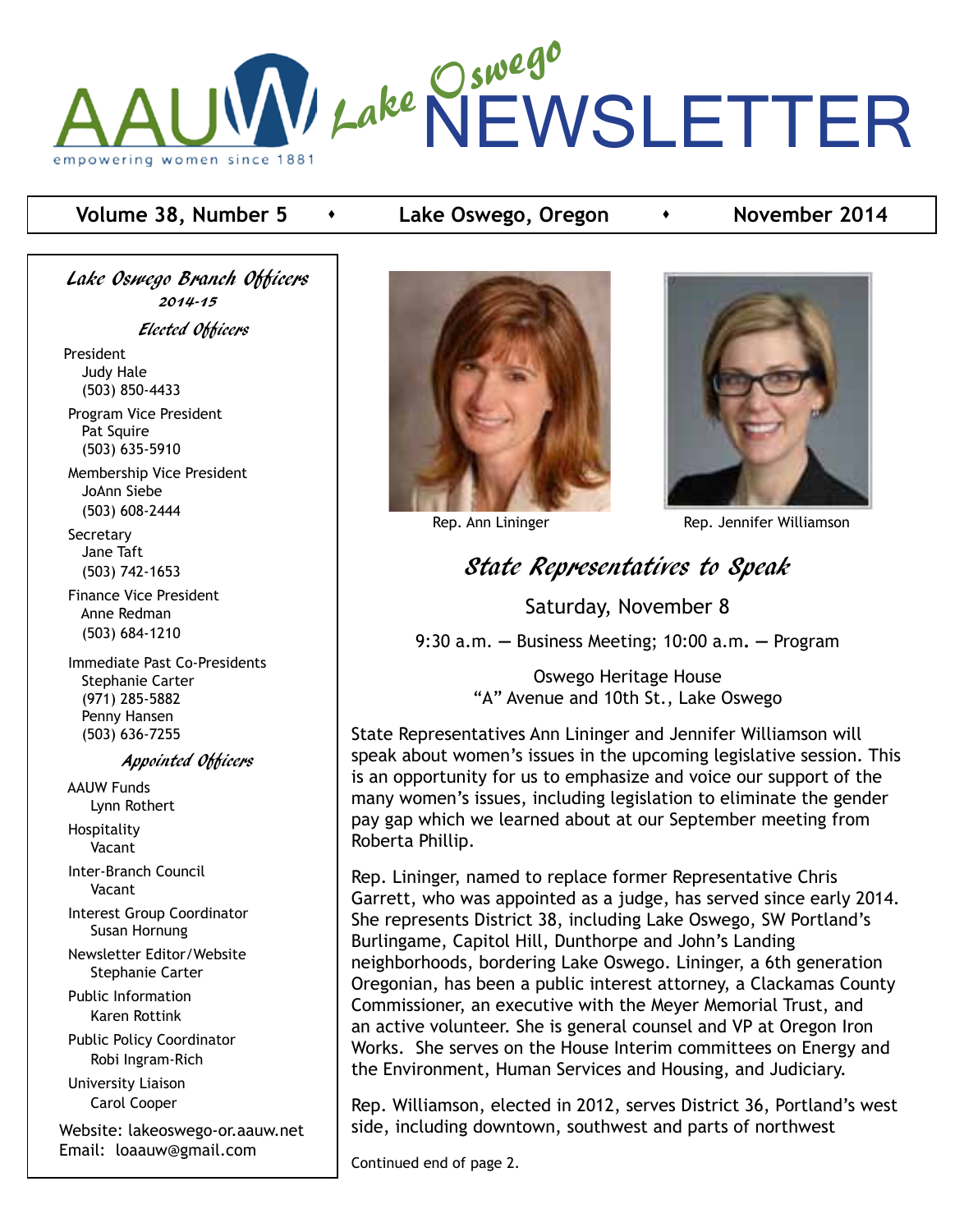#### **Page 2 b Rovember 2014**



Judy with member Pat Squire and Meg Garvin, our October 2014 speaker.

## Hale & Hearty

by Judy Hale, President

Our AAUW year is structured around six monthly meetings and three special events. We have had two monthly meetings so far, each with a fantastic speaker.

In September, Roberta Phillip spoke to us about the pay gap between women, people of color and their male counterparts. The next month, Meg Garvin discussed crime victims' rights, a very interesting discussion.

This month, we will have a third presentation by two state representatives, Rep. Ann Lininger and Rep. Jennifer Williamson. They will be discussing women's issues in the upcoming legislative session. I am sure it is going to be excellent.

We will follow these three meetings with a special event in December -- our holiday gala. It is a chance for us to celebrate the season and also raise money for the two big contributions that we give each year: a \$1,000 scholarship to a nontraditional student at Marylhurst and a \$1,000 donation to National AAUW.

In January, we will have our regular branch meeting with the speaker panel we had to cancel due to inclement weather last February; Patricia Schecter and some students from PSU will discuss African American and Japanese American women in Oregon's history. In February, we will enjoy a Lake Oswego Reads speaker and, in March, Sunny Petit will talk about PSU women's leadership and the University's new Leadership Oregon Program. There will be a book sale at at our February meeting.

Our year will end with two more events. In April, we will have a tea and miscellaneous sale. Our May annual luncheon and installation of officers will conclude our AAUW year.

My point is that the year moves quickly and we only have nine opportunities to participate. Please plan now to attend these events. You will learn so much about these interesting topics and you are sure to have a good time at both the meetings and events.

**State Representative to Speak**, cont. from page 1.

Portland. A 4th generation Oregonian, she grew her political wings as a student at University of Oregon, where she served as student body president. A graduate of Willamette University Law School, she worked in Washington, D.C. for Senator Mark Hatfield. She practiced law at the Portland firm of Davis, Wright, Tremaine. Her interest in government, public affairs and education led her to positions on the executive team with Susan Castillo in the Oregon Department of Education, and as assistant vice president for communications and public affairs at Portland State University. In the legislature she serves on the Joint Emergency Board, and the Joint Interim Committee on Ways and Means. She also serves on the House interim committee on Judiciary.

Please plan to attend this informative meeting and learn more about women's issues in the 2015 legislative year.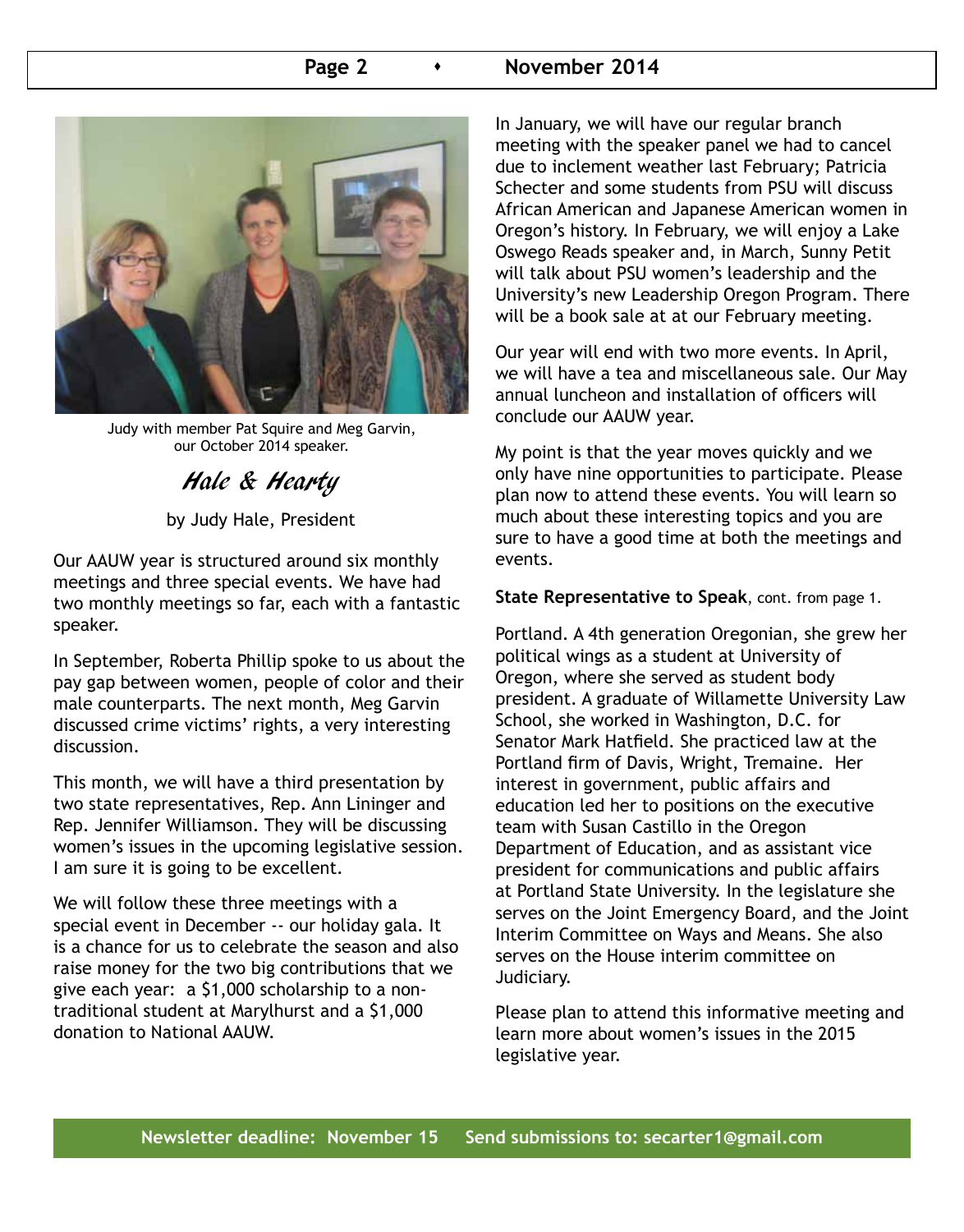# Award Winner Robi Ingram-Rich

#### by Stephanie Carter

**Editor's Note:** Each month, the newsletter features an article on member service to our broader community. AAUW is about more than socializing, it's about working in our communities to improve the socioeconomic life of women and girls. If you are involved with a community group, please volunteer to write one of these features.

Long-time AAUW member Robi Ingram-Rich was honored with an excellence award by the National Hemophilia Foundation at its September annual meeting. Robi was named Genetic Counselor of the Year, an award that acknowledges an individual who has taken a leading role, carried out with excellence, in assisting, guiding, and educating families and individuals on the genetic inheritance of bleeding disorders.

Robi is an associate professor at Oregon Health & Science University. She was hired in Summer 1986 as a clinical nurse/genetic counselor for the Hemophilia Treatment Center. In Fall 1992, she became the regional coordinator for Alaska, Idaho, Oregon and Washington. In Summer 2011, she began coordinating efforts on a CDC surveillance project in the Pacific NW and Alaska these days. Now, she is the Quality, Implementation and Outcomes coordinator for The Hemophilia Center in addition to the data coordinator, genetic counselor, CDC multi-site surveillance monitor and back up nurse.

# Recap of October Meeting

by Karen Rottink

Attorney Meg Garvin of the National Crime Victims Law Institute (NCVLI) headquartered at Lewis and Clark College Law School spoke to us on October 11, 2014. She is the Executive Director of NCVLI and teaches at the law school. Branch member Candace Newland-Holley, also a NCVLI Board Member, introduced Ms. Garvin by telling of her many awards and accomplishments.

Ms. Garvin asked us if we knew the rights of defendants. Of course, the right to remain silent,

Continued on page 8.



Robi with her award (above) and close up of Genetic Counselor of the Year award.

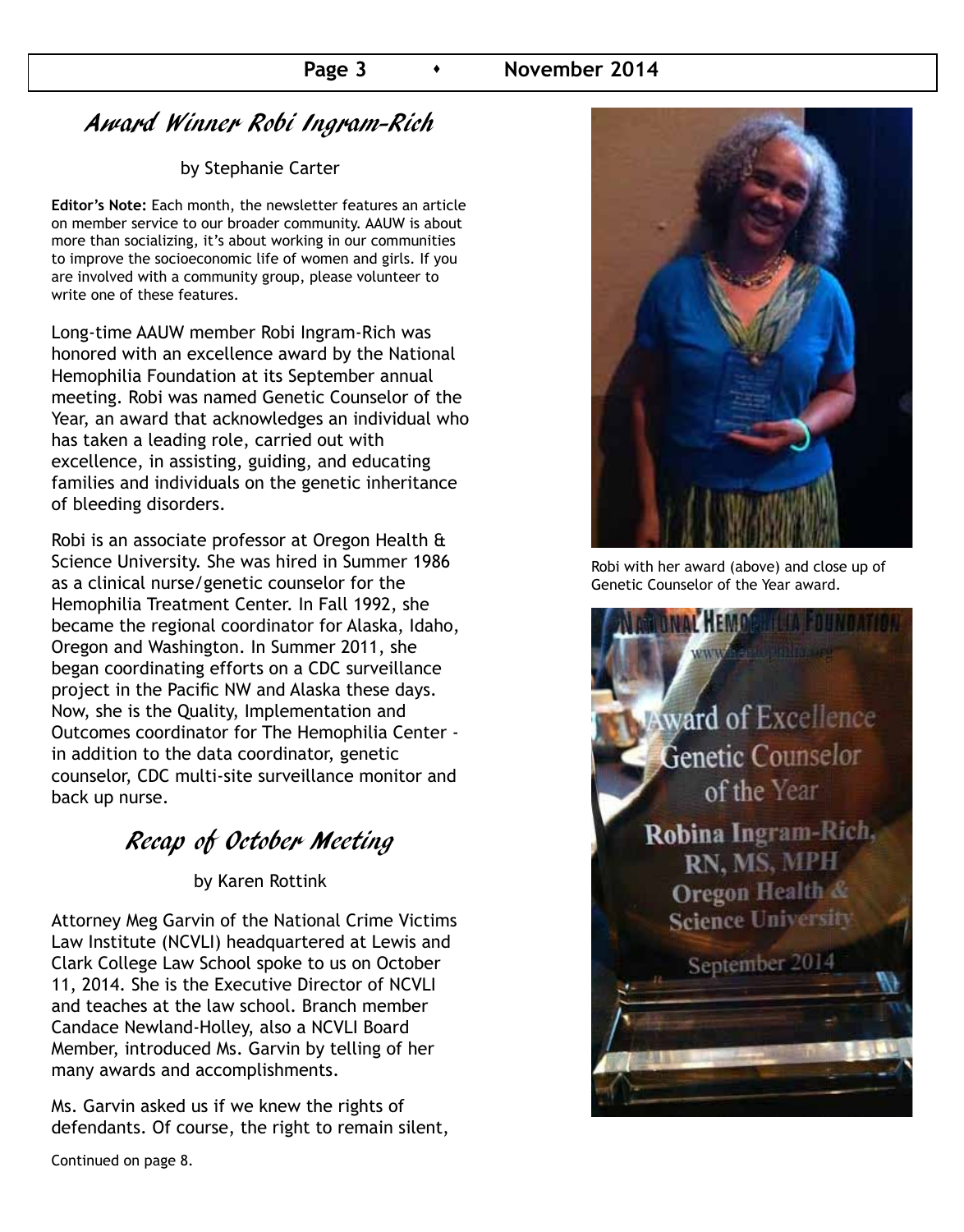| Page 4 | November 2014 |
|--------|---------------|
|--------|---------------|

## 2014-15 LO AAUW Donation Form

Name was also as a set of  $\sim$  10  $\mu$  m  $\sim$  10  $\mu$  m  $\sim$  10  $\mu$  m  $\sim$  10  $\mu$  m  $\sim$  10  $\mu$  m  $\sim$  10  $\mu$  m  $\sim$  10  $\mu$  m  $\sim$  10  $\mu$  m  $\sim$  10  $\mu$  m  $\sim$  10  $\mu$  m  $\sim$  10  $\mu$  m  $\sim$  10  $\mu$  m  $\sim$  10  $\mu$  m

Address \_\_\_\_\_\_\_\_\_\_\_\_\_\_\_\_\_\_\_\_\_\_\_\_\_\_\_\_\_\_\_\_\_\_\_\_\_\_\_\_\_\_\_\_\_\_\_\_\_\_

City/State/Zip \_\_\_\_\_\_\_\_\_\_\_\_\_\_\_\_\_\_\_\_\_\_\_\_\_\_\_\_\_\_\_\_\_\_\_\_\_\_\_\_\_\_\_\_

**LOCAL SCHOLARSHIP DONATION:**

\$\_\_\_\_\_\_\_\_\_\_\_ Donation Amount **—** Write check to *Lake Oswego AAUW* PLEASE NOTE: THIS DONATION IS **NOT** TAX DEDUCTIBLE

## **NATIONAL AAUW FUNDS DONATION:**

\$\_\_\_\_\_\_\_\_\_\_\_ Donation Amount **—** Write check to *AAUW Funds*

ALL NATIONAL CONTRIBUTIONS ARE FULLY TAX DEDUCTIBLE

Giving unrestricted gifts to AAUW FUNDS (#9110) provides support where needed most, but you can choose a specific fund:

**[ ] #9110 General Foundation Support — Allocated where most needed** 

[ ] #4336 Educational Opportunities Fund **—** Supports fellowships and grants

[ ] #9170 Eleanor Roosevelt Fund **—** Supports AAUW research studies

[ ] #4337 Public Policy Fund **—** Supports advocacy for laws fair to women

[ ] #3999 Legal Advocacy Fund **—** Supports legal rights for those facing discrimination

[ ] #4339 Leadership Programs Fund **—** Supports programs like NCCWSL

[ ] #4363 Oregon's Betsy McDowell Research & Projects Fund

Gifts of \$100–\$174 confer membership in the Oregon Century Club Gifts of \$175 or above confer membership in the Oregon Century Club Plus

Gifts of \$25 or more to either local scholarship or AAUW Funds may be designated to honor a friend or loved one.

This gift is a memorial (deceased) to \_\_\_\_\_\_\_\_\_\_\_\_\_\_\_\_\_\_\_\_\_\_\_\_\_\_\_\_\_\_\_\_\_\_

This gift is a tribute (living) to \_\_\_\_\_\_\_\_\_\_\_\_\_\_\_\_\_\_\_\_\_\_\_\_\_\_\_\_\_\_\_\_\_\_

Acknowledgement should be sent to:

Name \_\_\_\_\_\_\_\_\_\_\_\_\_\_\_\_\_\_\_\_\_\_\_\_\_\_\_\_\_\_\_\_\_\_\_\_\_\_\_\_\_\_\_\_\_\_\_\_\_\_\_\_

Address \_\_\_\_\_\_\_\_\_\_\_\_\_\_\_\_\_\_\_\_\_\_\_\_\_\_\_\_\_\_\_\_\_\_\_\_\_\_\_\_\_\_\_\_\_\_\_\_\_\_

**Send this form and check to: LO AAUW, PO Box 416, Marylhurst, Oregon 97036**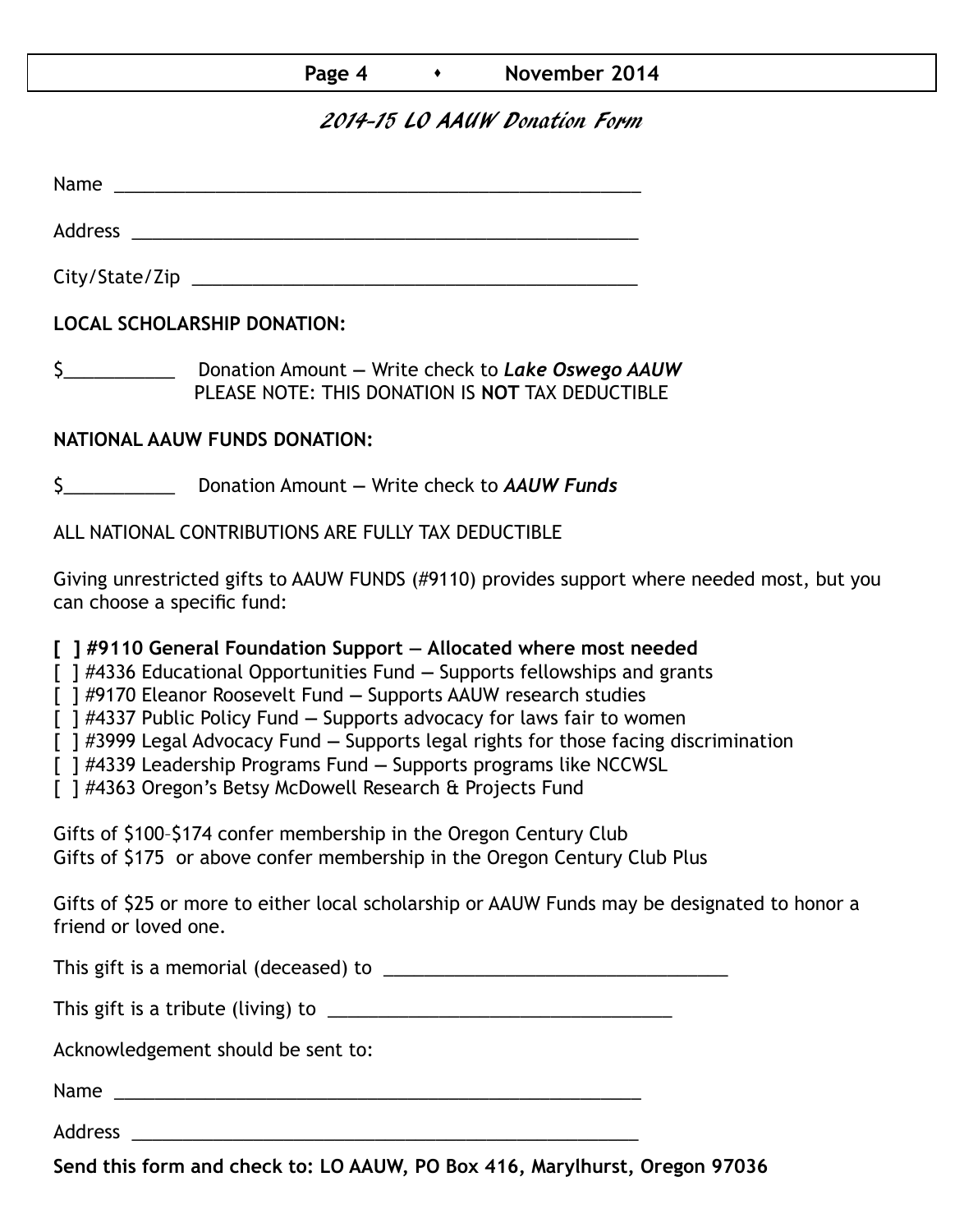## Interest Group Activities

#### **Tuesday Morning Books 4th Tuesday at 11:00 a.m.**

Date: November 25

Book: *All the Light We Cannot See* by Anthony Doerr

Location: Szechuan Kitchen, Lake Oswego Leader: Pat Squire For more information, contact Dixie Kroupa, (503) 697-8028, dixie.kroupa@comcast.net

#### **Murder by the Book 2nd Wednesday at 12:00 p.m.**

Date: November 12

Books: *The Salaryman's Wife* by Sujata Massey Location: 4949 Meadows Rd., Suite 400, Lake Oswego Bring your lunch, refreshments provided. For more information, contact Jane Taft, (503) 742- 1653, taft.jane@gmail.com

**Interpretive Books**

**3rd Thursday at 9:30 a.m.**

Date: November 20 Book: *End of Life Book Club* by William Schwalbe Leader: Connie Irwin Hostess: Heather Hall For more information, contact Laura Eyer, (503) 982- 3522, eyerfamily@wbcable.net or Linda Watkins, (503) 694-2334, l.and.m.watkins@gmail.com

#### **Thursday Evening Books 4th Thursday at 7:30 p.m.**

Date: December 4 (one week late)

Book: *The Unlikely Pilgrimage of Harold Fry* by Rachel Joyce

Hostess: Jane Taft

For more information, contact Sandra Hoover, (503) 635-0952, sandraleehoover@comcast.net or Suzanne Kaveckis, (503) 678-1641, smkaveckis@centurytel.net

#### **Friday Books 4th Friday at 10:00 a.m.**

Date: November 21 (one week early) Book: *The Boys in the Boat* by Daniel James Brown Location: Market of Choice, Conf Rm, West Linn Leader: Betty Barber

For more information, contact Irene Romero, (503) 657-6159, ireneromero@mac.com

#### **Portland Center Stage Date and Time Vary**

Season ticket holders for the Portland Center Stage's Thursday matinees will enjoy a year of musicals, dramas and comedies. For more information, contact Betty Barber, (503) 675-0594, barberbc@yahoo.com

#### **Laffalot Bridge 2nd & 4th Mondays at 1:00 p.m.**

Date: November 10 & 24

If you would like to be added to the substitute list, or for more information, contact Bettirae Willis, (503) 891-6232 (cell), bewillis@easystreet.net

#### **Second Tuesday Bridge 2nd Tuesday at 1:00 p.m.**

Date: November 11

If you would like to be added to the substitute list, or for more information, contact Penny Hansen, (971) 221-7765 (cell), pennyhansen@comcast.net

#### **Eat Ethnic 3rd Tuesday at 6:30 p.m.**

Date: No meeting in November or December For more information or to be added to the email list, contact Susan Hornung, susanhornung@ hotmail.com

#### **Delightful Dining Date Varies**

Date: December 6 at 6:00 p.m. Loction: Home of Martha Schrader Join us for a Downton Abbey banquet. Delightful Dining is the group where members share the cooking and the costs. For reservations or more information, contact Jane Taft, (503) 742-1653, taft.jane@gmail.com

#### **Exploring the Northwest Date Varies**

This group will explore the Portland Japanese Garden on November 5th. Be on the lookout for information about the annual December event. For more information, contact Sue Kingzett, (503) 706- 8184 (cell), sezett@msn.com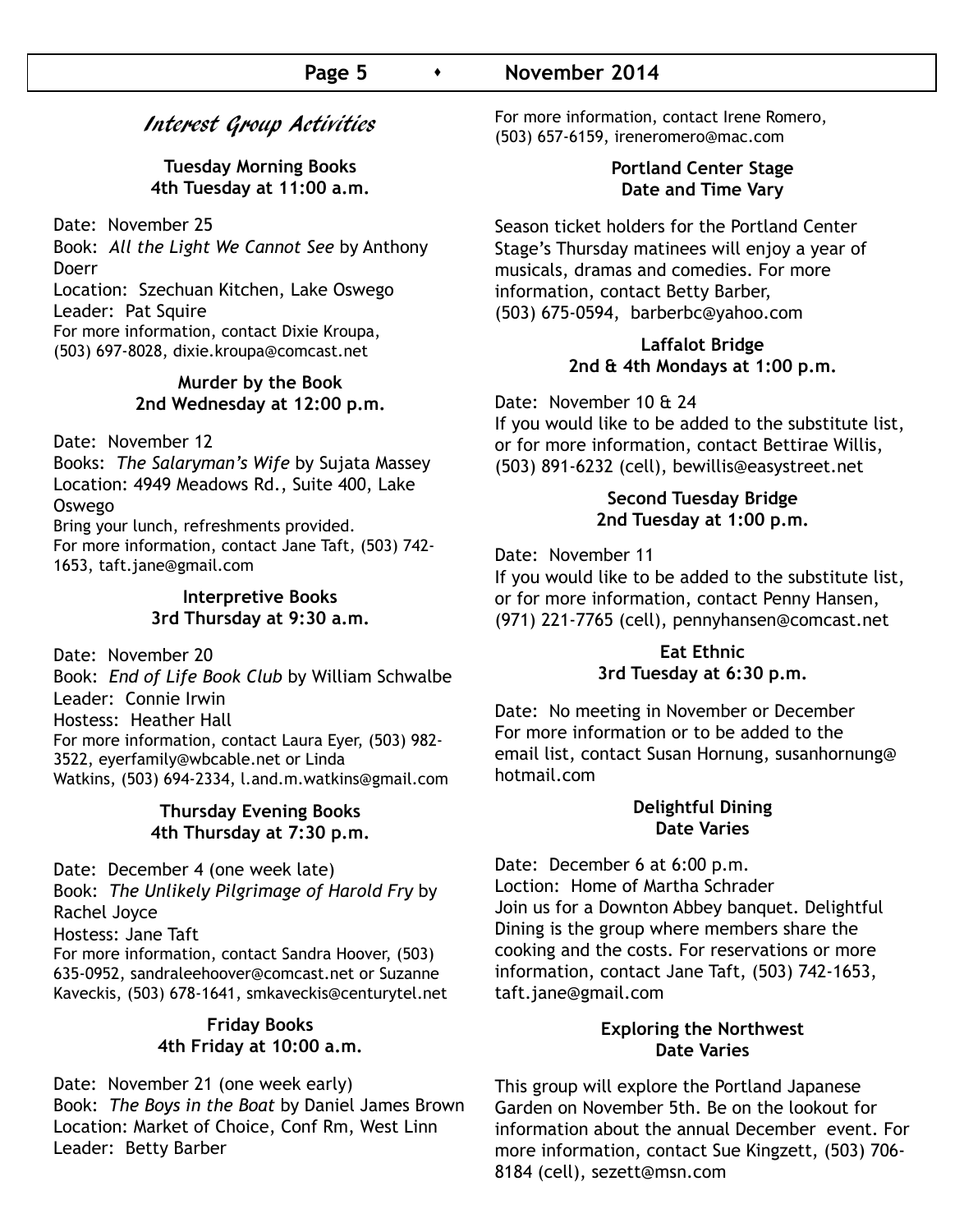November 2014

| Sunday          | Monday                          | Tuesday                                                                 | Wednesday                                       | Thursday                                              | Friday                       | Saturday                  |
|-----------------|---------------------------------|-------------------------------------------------------------------------|-------------------------------------------------|-------------------------------------------------------|------------------------------|---------------------------|
|                 |                                 |                                                                         |                                                 |                                                       |                              | 1<br>Delightful<br>Dining |
| $\overline{2}$  | $\mathbf{3}$                    | $\overline{\mathbf{4}}$                                                 | 5<br>Board<br>Meeting<br>Exploring<br>Northwest | 6                                                     | $\overline{7}$               | 8                         |
| 9               | 10<br>Laffalot<br><b>Bridge</b> | 11<br>Second<br>Tuesday<br><b>Bridge</b><br>(former Third<br>Wednesday) | 12<br>Murder by<br>the<br>Book                  | 13                                                    | 14                           | 15                        |
| 16              | 17                              | 18<br>Eat<br>Ethnic                                                     | 19                                              | 20<br>Interpretive<br><b>Books</b>                    | 21<br>Friday<br><b>Books</b> | 22                        |
| 23              | 24<br>Laffalot<br><b>Bridge</b> | 25<br>Fourth<br>Tuesday<br><b>Books</b>                                 | 26                                              | 27                                                    | 28                           | 29                        |
| 30 <sup>°</sup> | $\mathbf{1}$                    | $\overline{2}$                                                          | $\overline{3}$                                  | $\overline{4}$<br>Thursday<br>Evening<br><b>Books</b> | 5 <sup>5</sup>               | $6\phantom{.}6$           |

## Books, Books, Got Any Books?

At our February branch meeting, we will hold a book sale. Please contact Susan Hornung, susanhornung@hotmail.com, or Stephanie Carter, secarter1@gmail.com about donating books.

#### AAUW'S Mission

Advancing equity for women and girls through advocacy, education, and research.

#### AAUW's Value Promise

By joining AAUW, you belong to a community that breaks through educational and economic barriers so that all women have a fair chance.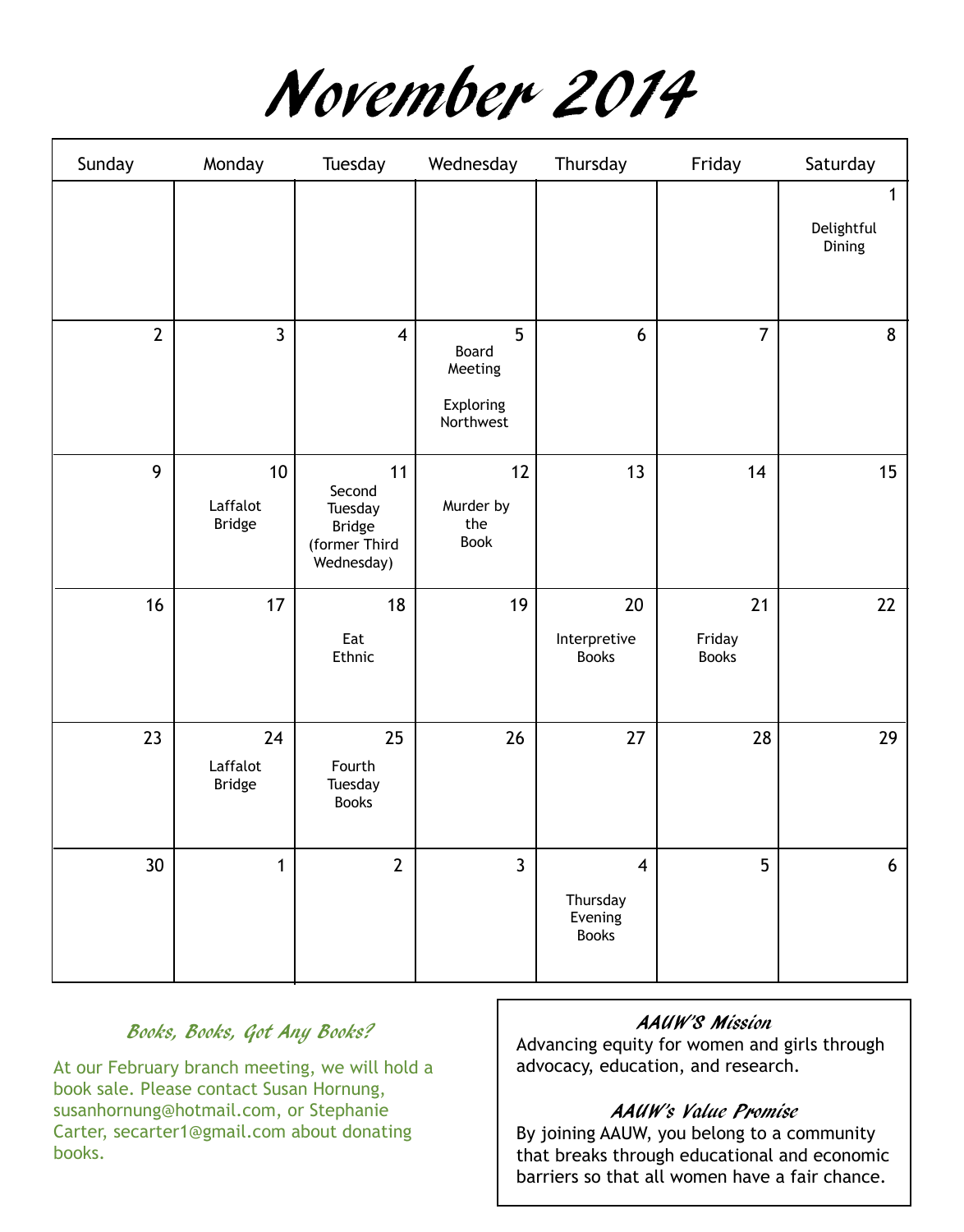# Winter Scholarship Fundraiser **AAUW Holiday Gala**

# **Sunday, December 14, 2013 3:00 to 6:00 p.m.**

At the home of Penny and Dave Hansen, 1491 Skye Parkway, West Linn



Please join us for a festive holiday party with food, drinks, and great company. Start your holiday season out right! Remember: Spouses and friends are welcome.

## **Cost: \$17 per person**

Donations of food will be gratefully accepted, please let Penny know if you plan on bringing food and beverages to share: pennyhansen@comcast.net or (503) 636-7255.

> **Reservations and checks to:** Attn: Anne Redman AAUW of Lake Oswego P.O. Box 416 Marylhurst, OR 97036

Email: aredman@montrose.net

**PLEASE: Reservations are due by Friday, December 5** *Note: If you make a reservation, but do not come, you will be expected to pay.*